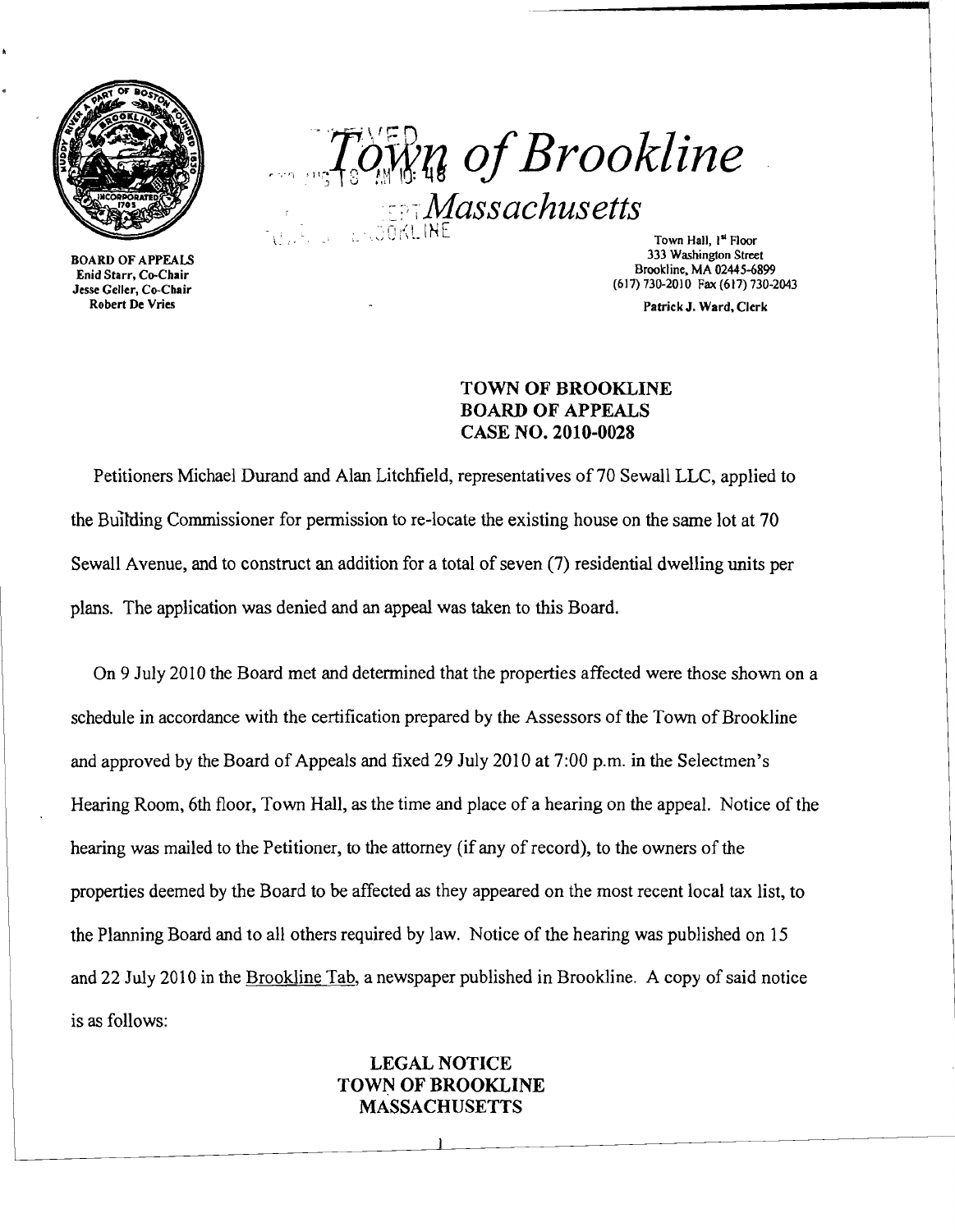## BOARD OF APPEAL NOTICE OF HEARING

 $\bar{z}$ 

 $\frac{1}{2}$ 

Pursuant to M.G.L. C. 39, sections 23A & 23B, the Board of Appeals will conduct a public hearing to discuss the following case:

Petitioners: 70 Sewall LLC Owner: 70 Sewall LLC Location of Premises: 70 SEWALL AVE Date of Hearing: July 29, 2010 Time of Hearing: 7:00 p.m. Place of Hearing: Selectmen's Hearing Room, 6<sup>th</sup> floor

A public hearing will be held for a variance and/or special pennit from

- 1. 5.05; Conversions, special permit required.
- 2. 5.09.2.d; Design Review, special permit required.
- 3. 5.43; Exceptions to Yard and Setback Regulations, special permit required.
- 4. 5.50; Front Yard Requirements, variance required.
- 5. 5,60; Side Yard requirements, variance required.
- 6. 5.70; Rear Yard Requirements, variance required.
- 7. 5.91; Minimum Usable Open Space, variance required.
- 8. 6.02.1 Off-Street parking Regulations, variance required.
- 9. 6.04; Design of All Off-Street Parking Facilities:

6.04.2.d; Aisle width, variance required.

6.04.2.e; Compact spaces, special permit required.

6.04.3, Tandem parking, special permit required.

6.04.4.b; Width if entrance and exit drives, variance required.

- 6.04.5.b; Driveway setback, variance required.
- 6.04.12; Dimensional relief for new parking facilities to serve
- existing uses, special permit required.
- 10. 8.02.2; Alteration or Extension, special permit required.

# Of the Zoning By-Law to PROPOSED ADDITION REQUIRING ZONING RELIEF at 70 SEWALL AVE BRKL.

Said Premises are located in a SC-l 0 (Single Family) residential district.

*Hearings, once opened, may be continued by the Chair to a date and time certain. No further notice will be mailed to abutters or advertised in the TAB. Questions regarding whether a hearing has been continued, or the date and time ofany hearing may be directed to the Zoning Administrator at* 617-734-2134 *or check meeting calendar at:http://calendars.town.brookline.ma.usIMasterTownCalandarl?FormID=I 58.* 

The Town of Brookline does not discriminate on the basis of disability in admission to, access to, or *operations ofits programs, services or activities. Individuals who need auxiliary aids for effective*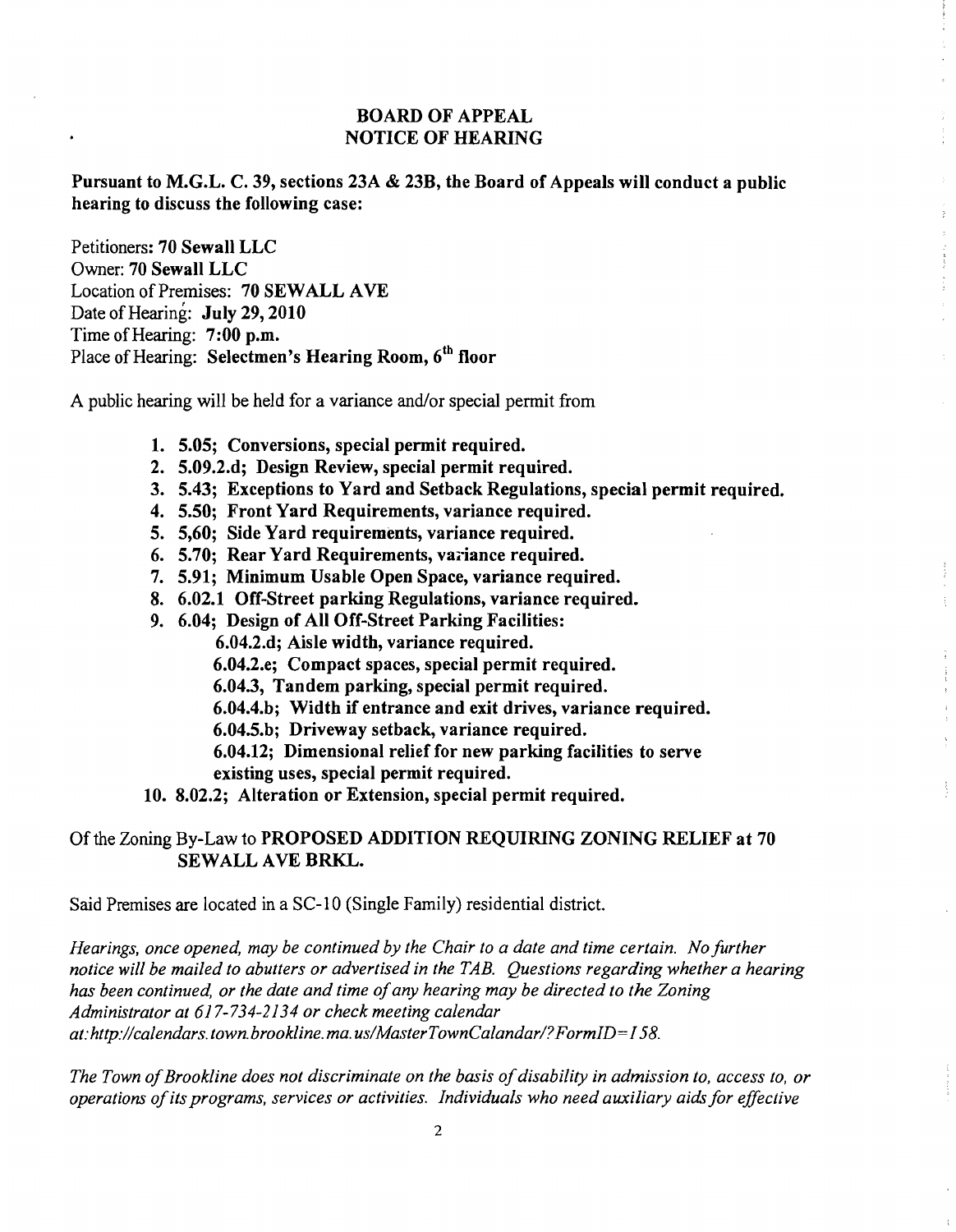*communication in programs and services ojthe Town ojBrookline are invited to make their needs known to the ADA Coordinator, Stephen Bressler, Town of Brookline, 11 Pierce Street, Brookline, MA 02445. Telephone:* (617) *730-2330,· TDD* (617) *730-2327.* 

# Enid Starr Jesse Geller Robert De Vries

At the time and place specified in the notice, this Board held a public hearing. Present at the hearing was Chairman, Mark Zuroff, and Board Members, Lisa Serafin and Christopher Hussey. The petitioner was represented by Scott C. Gladstone, Attorney at Law, 1244 Boylston Street, Suite 200, Chestnut Hill, MA 02467 and Peter Quinn of Peter Quinn Architects LLC, 1955 Massachusetts Avenue, Suite 4, Cambridge, MA 02140.

At the hearing, Polly Selkoe, Assistant Director for Regulatory Planning, distributed the Planning Board Report dated 23 July 2010. Both in his written submission and in his oral presentation, Mr. Gladstone described the factual background for the petition, the site & neighborhood and Applicant's proposal as follows:

Initially, the developers applied for a permit to demolish the building in order to construct a new seven unit residential building. The Preservation Commission, on 2/9/10, found the building to be architecturally significant and imposed a one year stay.

The Planning and Community Development Department urged the developers to consider saving the building and provided information about 99 Winchester Street, where an addition was constructed on the rear of this Victorian building, after moving it toward the street. The developers agreed to consider this idea and subsequently applied to construct a rear addition and to voluntarily, as this was not a major impact project, work with a design group on the massing and details of the new structure.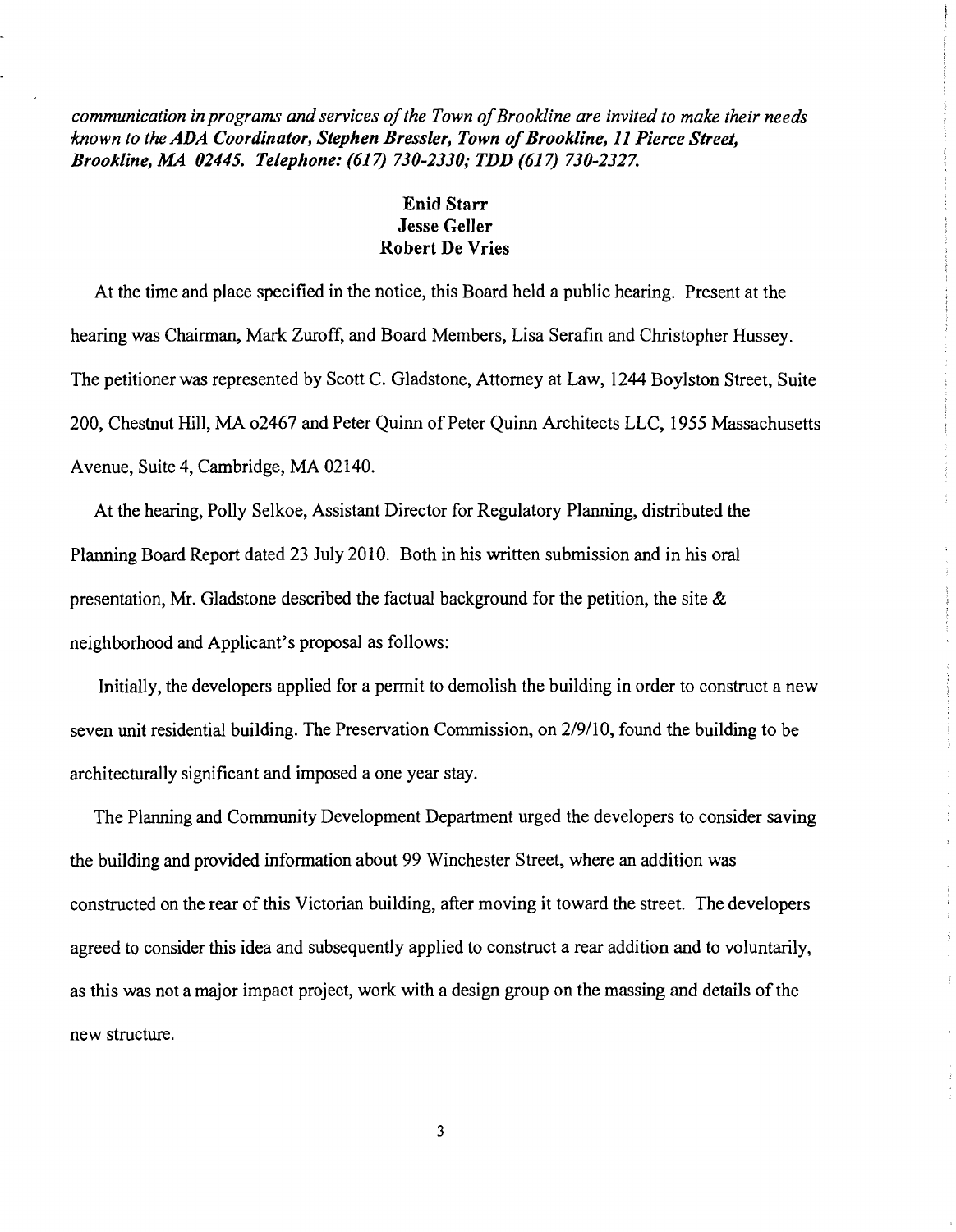The Design Group, appointed by the Planning Board, included Linda Hamlin (Planning Board), David King (Preservation Commission), and Derrick Choi (neighborhood representative and abutter) and met three times on May  $5<sup>th</sup>$ , June  $3<sup>rd</sup>$  and June  $17<sup>th</sup>$ . As a consequence of these meetings, the development team made several design changes, including a reduction in the massing of the addition and an increase in the site's open space and in the setback from the rear and front lot lines.

On 10 June, 2010, a building permit (and later a certificate of occupancy) was issued to install interior partitions and required egress to convert existing lodging house to a two family structure. The developers state that they will seek to rent the two units until such time as they commence construction of the approved development project.

Mr. Gladstone described 70 Sewall Avenue as a three-story wood frame residential structure of approximately 6,680-SF, which was most recently used as a lodging house. The front portion of the building, constructed in the 1800's by architect Julius A. Schweinfurt, is a mixture of Queen Anne and Shingle style. A rear ell was constructed at a later date and although detailed in a manner similar to the main building, sits on a concrete foundation and has a modern fit-out.

The site is planted with a mature landscape of maple and oak trees and one prominent tree is in the front yard to the right of the house. Numerous volunteer trees share the property boundary with neighboring lots. Other plantings are mature shrubs and lawn.

The site lies within the M-l.5 Zoning District. The locus is surrounded by 64 Sewall to the west, a five story residence building built in 2002; 76 Sewall Ave and 150 St. Paul St. (St. Paul Arms) to the east, a new five story apartment building built in 2008 and a renovated three story residential building; 1265 Beacon St. to the north (the Atrium Condominium), a ten story residence building

4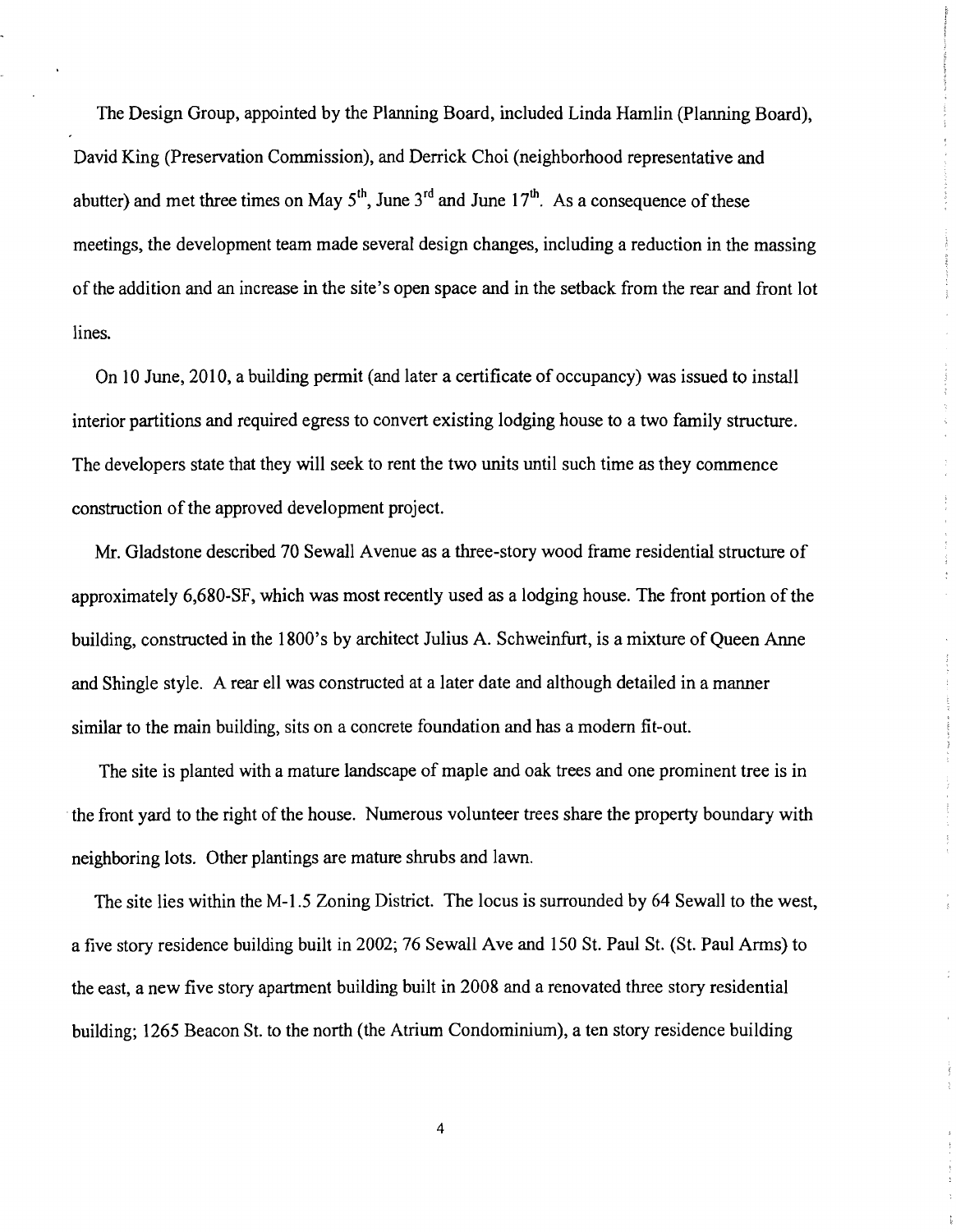built in 1984; and across the street, to the south, 50-60 Longwood Avenue Condominiums, an 11 story residence building built in 1975.

Mr. Gladstone said that his client, 70 Sewall LLC, is proposing to move the existing building toward the street, approximately 16 feet, and remove the rear ell of the building to allow room for a rear addition in similar size and massing as the existing building. Two dormers on the back side walls will be removed and re-built in the same architectural style, and three chimneys will be removed, with one rebuilt at the request of the Design Group. The front porch will be rebuilt to reflect the prior circular porch but will have less depth in order to minimize the encroachment into the front yard setback. On the existing building, the turret, roof brackets, window variation, and exterior detail will be preserved, and the circular porch will be replicated, although with a shallower depth. A deck and railing above the front porch, which was initially proposed, has been eliminated at the request of the Design Group and neighbors.

The addition will be four-stories with a pitched roof that is four feet below the allowed height limit. Proposed materials for the addition are: fiber-cement shingles and stucco on the walls; wood railings on the balconies; wood clad windows; and architectural grade asphalt shingle on the roof.

Ten parking spaces will be provided at grade in the first floor of the new structure and will be accessed at the end of the driveway. The building entrance will be on the side of the building, at the juncture of the existing and new buildings and will be accessed via a brick walkway.

5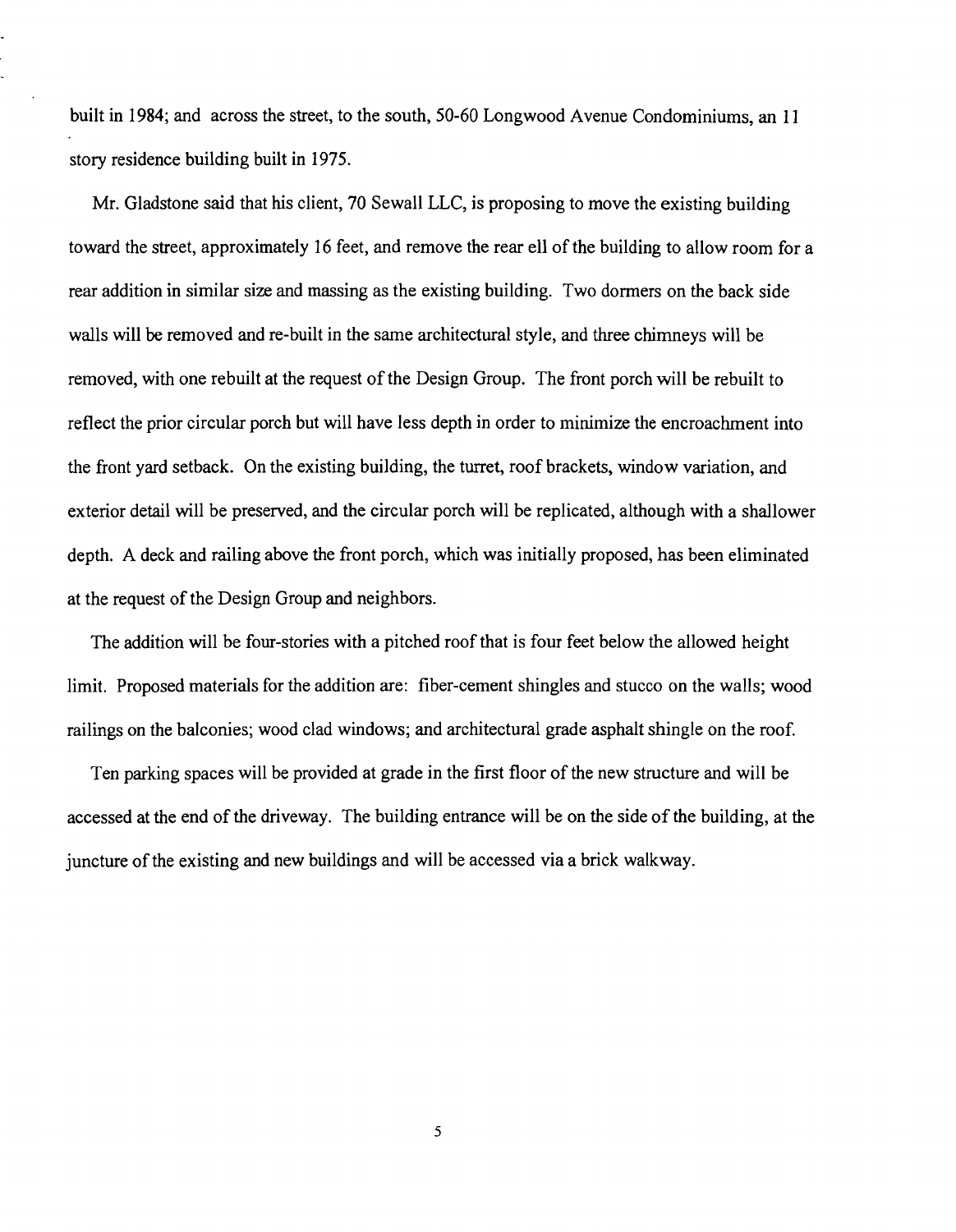The Building Commissioner determined that the nature of and amount of the revisions to the existing structure no longer implicate the demolition by law, so that the demolition stay issued by the Preservation Commission based on the original proposal to take down the entirety of the existing structure was no longer applicable.

The Board considered an email from Derrick Choi representing that a large group of the affected neighbors had met and a majority found the current proposal to be acceptable. The Board further considered a letter from eight condo owners at 1265 Beacon Street, the rear abutting property,

expressing their support for the current proposal.

The Chairperson inquired if any members of the public wished to be heard in regard to the

matter being head by the Board. The assembled neighbors were generally supportive of the

proposed design as it represented a compromise forged over the course of several meetings over two

months.

Polly Selkoe delivered the comments of the Planning Staff.

Section 5.05 – Conversions: When a structure is converted to create additional dwelling units, the structure shall conform to all dimensional requirements specified in §5. *01.* The Board of Appeals may by special permit waive any of the dimensional requirements except minimum lot size, provided that no previously existing nonconformity is increased. The structure at 70 Sewall Avenue is being converted to create five additional dwelling units, for a total of seven units. *Special permit reliefis requiredforfront, side and rear yard setbacks, minimum usable open space, and garage parking dimensions.* 

Section 5.50 - Front Yard Requirements

Section 5.60 - Side Yard Requirements

Section 5.70 - Rear Yard Requirements

Section 5.91- Minimum Usable Open Space

Section 6.01.2.a – General Regulations Applying to Required Off-Street Parking Facilities: In M Districts, when a structure is converted for one or more additional dwelling units, parking requirements for the entire structure shall be provided. However, the Board of Appeals may by special permit waive up to one half of the required parking spaces.

Section 6.02.1 - Table of Off-Street Parking Space Requirements

Section 6.04 - Design of All Off-Street Parking Facilities:

*.2.d:* Minimum width of aisles

*.2.e:* Compact Spaces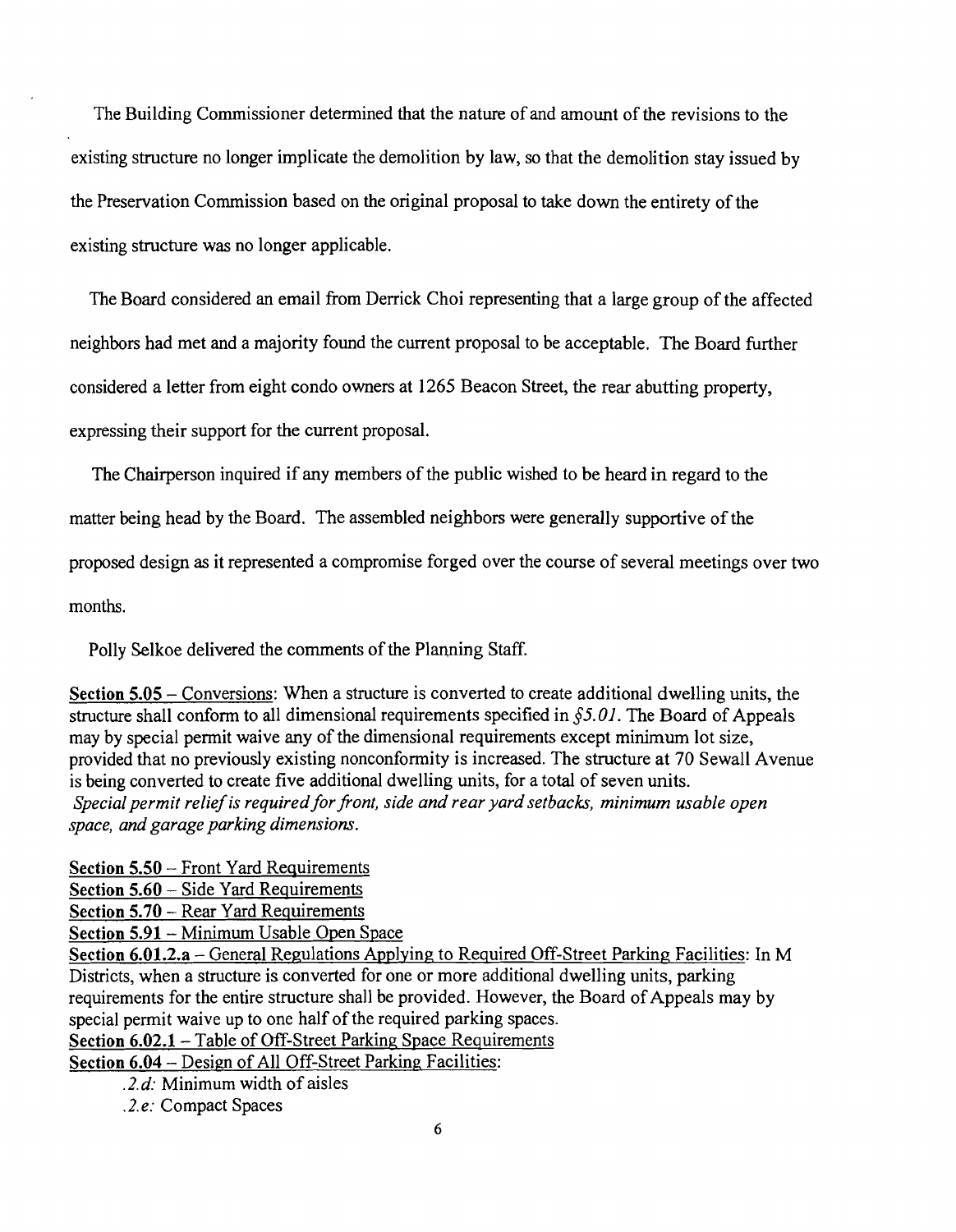- .3: Tandem parking
- *.4. b:* Entrance and exit drive width
- *.5.b:* Driveway side yard setback
- .12: Dimensional relief for new parking facilities to serve existing uses

| <b>E. (Existing Building) All Barrett Company</b> | 70 Sewell/Avenue   Regulied//Allowed   Frashing |                     | <b>Rroposed</b>    | <b>Execution</b>   |
|---------------------------------------------------|-------------------------------------------------|---------------------|--------------------|--------------------|
| Front yard setback                                | 19.6 feet<br>15+H/10)                           | 33 feet             | 17 feet            | Special<br>permit* |
| Side yard setback<br>(left)                       | 20.15 feet<br>10+L/10)                          | 11.9 feet           | Unchanged          | Special<br>permit* |
| Side yard setback<br>(right)                      | $20.8$ feet<br>(10+L/10)                        | 23 feet             | Unchanged          | Complies           |
| Floor area ratio                                  | 1.5(15,669 s.f.)                                | .64 (6,680<br>s.f.] | $.52$ (5.480 s.f.) | Complies           |
| Height                                            | 50 feet                                         | 41'<br>$\pm$        | Unchanged          | Complies           |

| <b>70 Sewoll</b><br><b>Avenue</b><br><u> (ମହାର୍ଚ୍ଚସେପ୍ରି</u><br><b>E Bulleline</b> ) | <b>Provincial/Allowed</b>                                           | <b>Proposed Figure</b>                        | <b>Finding</b>  |
|--------------------------------------------------------------------------------------|---------------------------------------------------------------------|-----------------------------------------------|-----------------|
| Front yard<br>setback                                                                | 19.6 feet                                                           | 17 feet                                       | Special permit* |
| Side yard<br>setback<br>(left)                                                       | 15.33 feet***<br>$(10+L/10)$                                        | 10 feet 1st <sub>-3</sub> rd<br>13 feet $4th$ | Special permit* |
| Side yard<br>setback (right)                                                         | 13.7 feet***<br>(10+L/10)                                           | 5.9 feet                                      | Special permit* |
| Rear yard<br>setback For<br>revised plans                                            | 10.15' nearer part 1<br>14.7' nearer part 2<br>15.25' nearer part 1 | 8.9 feet aver.<br>15.7' aver<br>18.9' aver    | Special permit* |
| Floor area ratio                                                                     | $1.5$ (15,669 s.f.)                                                 | 1.43 (15,039 s.f.)                            | Complies        |
| Height                                                                               | 50 feet                                                             | 45 feet 11<br>inches                          | <b>Complies</b> |

\*Under **Section** 5.43, the Board of Appeals may waive by special permit yard and setback requirements in return for the provision of counterbalancing amenities or by increasing the depth or area of another yard or setback and/or under **Section** *5.05, Conversions,* the Board of Appeals may waive by special permit any dimensional requirements except for minimum lot size when a dwelling in an M district is converted to create additional units.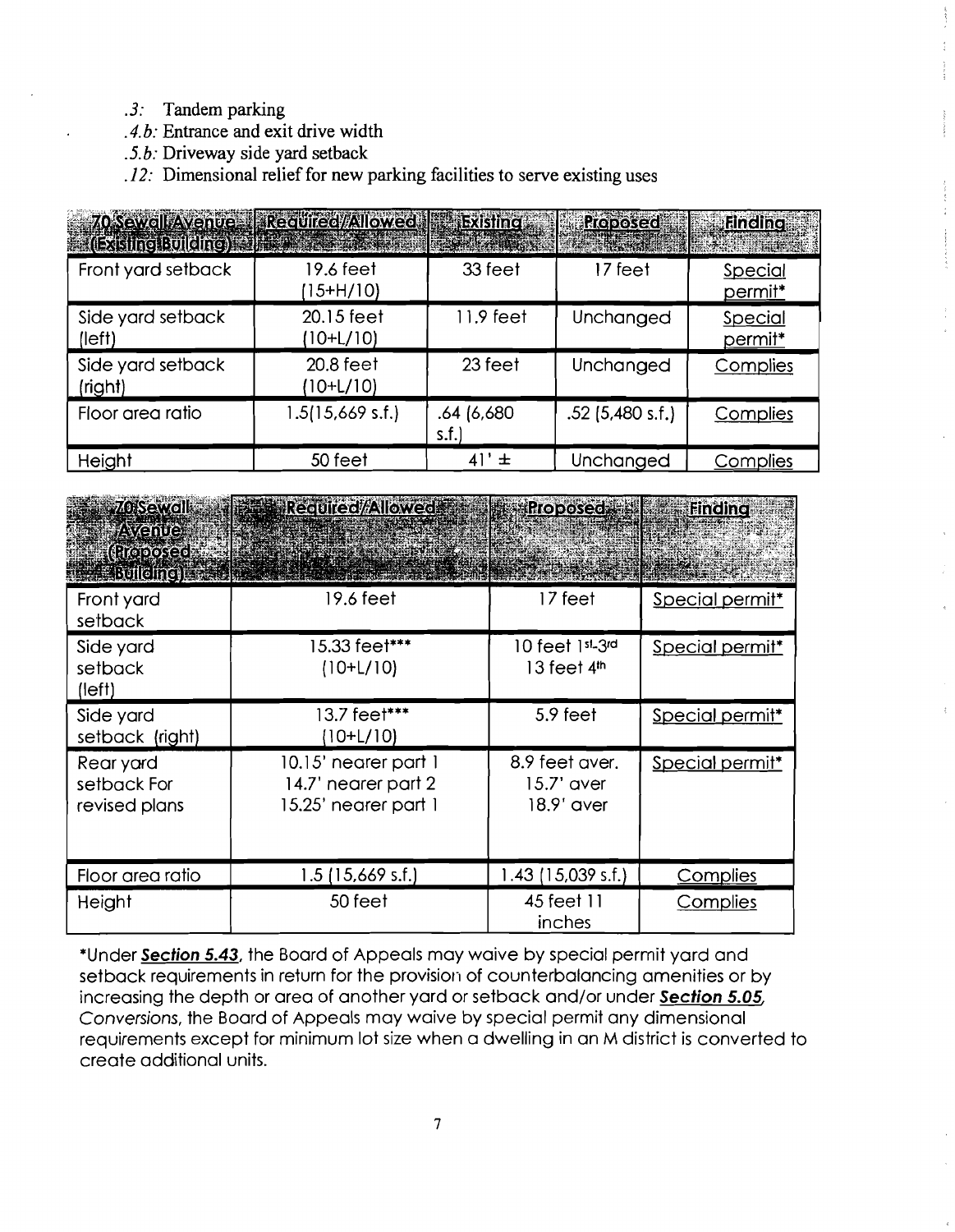| <b>Parking</b>    | <b>Regulied:</b> | <b>Roposed</b>           | <b>Eincing</b>   |
|-------------------|------------------|--------------------------|------------------|
| Driveway width    | 20 feet          | 10' feet at<br>narrowest | Special permit*t |
| Driveway setback  | 5 feet           | .75 foot                 | Special permit*  |
| Maneuvering Aisle | 23 feet          | 20 feet                  | Special permit*t |
| Parking spaces    | 16 spaces        | $3$ [10] spaces          | Special permit*t |

\* Under Section 5.43, the Board of Appeals may waive by special permit yard and setback requirements in return for counterbalancing amenities or by increasing the depth or area of another yard or setback.

1Under Section 6.04. J2, the Board of Appeals may allow by special permit the substitution of other dimensional requirements where new parking facilities are being installed to serve existing structures.

t Under Section 6.01.2.a, the Board of Appeals may by special permit waive up to half of required parking spaces when an existing building is converted for one or more additional dwelling units.

| <b>Coen Space</b>        | el A Redured Ball | <b>Example Proposed Familie</b>        |                 |
|--------------------------|-------------------|----------------------------------------|-----------------|
| Landscaped Open<br>Space | 1,500 s.f.        | 3,208 s.f. [2,268sf]                   | Complies        |
| Usable Open Space        | $2,250$ s.f.      | 1,545 [1,545] 245-s.f. ground<br>ls.t. | Special permit* |

\*Under Section 5.43, the Board of Appeals may waive by special permit yard and setback requirements in return for the provision of counterbalancing amenities and/or under Section 5.05, Conversions, the Board of Appeals may waive by special permit any dimensional requirements except for minimum lot size when a dwelling in an M district is converted to create additional units.

Section 8.02.2 – Alteration or Extension: A special permit is required to alter or extend a nonconforming structure. This was originally an issue when the existing structure was a lodging house, but it is no longer relevant as the existing structure has now reverted to being a two-family as it was before becoming a lodging house.

Ms. Selkoe reported that at its 15 July 2010 meeting, the Planning Board was unanimous in their

support of preserving this architecturally significant Queen Anne building; however, they were split

on supporting the rear addition as proposed, because of its size and minimal rear yard setback. The

applicant returned to the Planning Board the following week with a revised proposal that jogged

almost half of the addition back from the rear lot line and decreased the parking under the building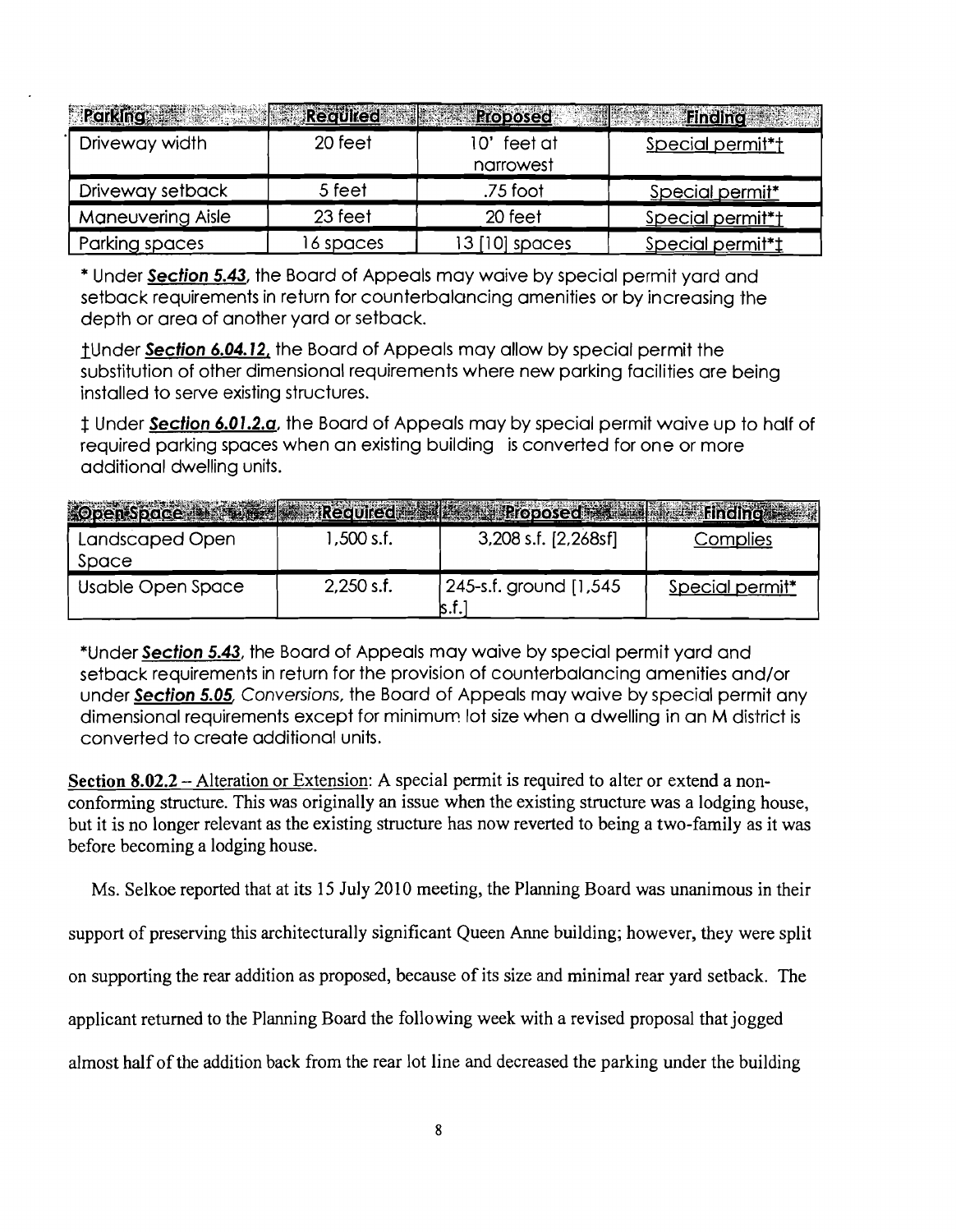by eliminating three tandem spaces. Not only does the new plan provide more light and air to the rear apartment building, it also provides more usable green open space on the site.

The Planning Board, now in complete support of this proposal found that to preserve the building and construct a rear addition would be of greater benefit to the Town, than having it demolished and replaced with a new building. Although the relief necessary for a new building would be less, the result would be a dramatically changed appearance of the streetscape. Even though this is not a Major Impact Project, the developer willingly (and voluntarily) met three times with a design advisory group and incorporated many of the suggestions made by it and the neighbors; with the latest revisions, neighbors who attended the July 22, 2010 Planning Board meeting expressed their support for this project. A list of the numerous design changes made throughout the design group and Planning Board meetings was submitted.

 $\hat{r}$ 

 $\frac{1}{2}$  $\bar{r}$ 

 $\bar{z}$  $\frac{1}{\sqrt{2}}$ 

Ms. Selkoe said that the Planning Board voted (7-0) to recommend approval of the revised proposal and plans, prepared by Peter Quinn Architects and last dated July 22, 2010, subject to the following conditions:

- 1. Prior to the issuance of a building permit, final plans, indicating facade design, colors, materials, windows, rooftop details, walls, and placement of utilities for HVAC and transformers, shall be submitted for the review and approval of the Planning Board.
- 2. Prior to the issuance of a building permit, final site and landscaping plans, indicating site design, landscaping, fencing, lighting, drainage details, garage parking layout, and limited landscaping on the rear abutting property at 1265 Beacon Street, if agreed to by the 1265 Beacon Street Condominium Association, shall be submitted for the review and approval of the Assistant Director for Regulatory Planning.
- 3. The transformer shall be located in the basement or in an underground vault, subject to the review and approval of the Assistant Director for Regulatory Planning; any other location shall be subject to review and approval of the Planning Board.
- 4. Prior to the issuance of a building permit, a construction management plan, including parking locations for construction vehicles, location of portable toilets, and a rodent control plan, shall be submitted for review and approval by the Transportation Director, with a copy of the approved plan submitted to the Planning Department and posted on the Planning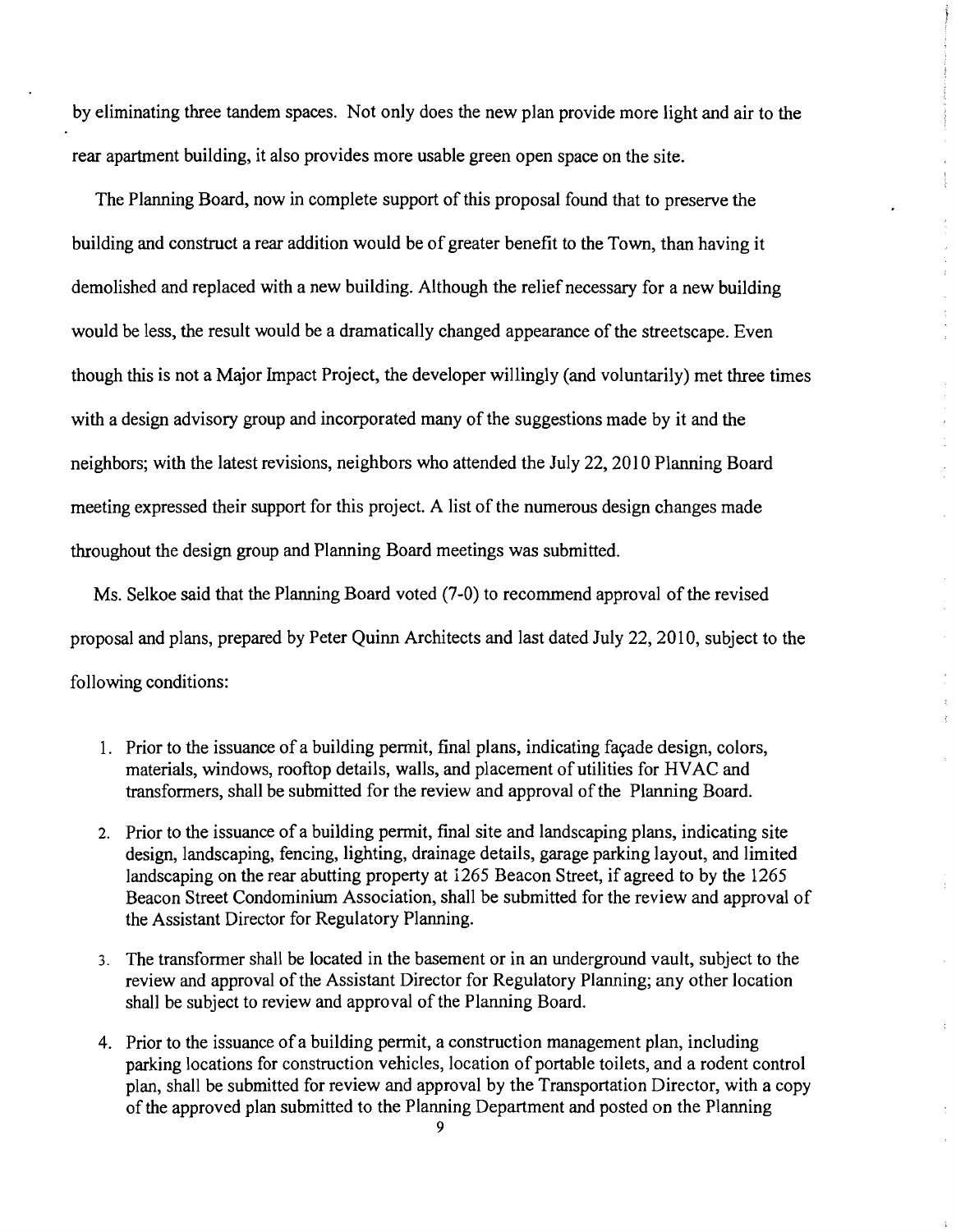Department's website.

- 5. One temporary construction and/or development sign, no greater than 20 square feet, may be erected on site during the construction and initial sale period, with the design subject to the review and approval of the Assistant Director for Regulatory Planning.
- 6. A certified as built foundation plan, to ensure conformance to the Board of Appeals decision, shall be submitted to the Building Commissioner for review and approval before the balance of the building permit shall issue.
- 7. Prior to the issuance of a building permit, the applicant shall submit to the Building Commissioner for review and approval for conformance to the Board of Appeals decision: 1) a final site plan, stamped and signed by a registered engineer or land surveyor, including landscaping, fencing, grading, and location of utilities; 2) building elevations for 109 Sewall Avenue, stamped and signed by a registered architect; and 3) evidence that the Board of Appeals decision has been recorded at the Registry of Deeds.

The Chairman then called upon Michael Shepard, Building Commissioner, to deliver the comments of the Building Department. Mr. Shepard applauded the efforts of the neighbors and the developer to reach a compromise that will preserve such a significant structure. Michael Shepard stated that the current proposal neither implicates the demolition delay by-law nor the affordable housing requirements of the zoning by-law. The Building Commissioner stated that he had no objections to the proposed development; that he prefers the proposed adaptive re-use of the current building over the original proposal to demolish the current building to build a box, and he will ensure that the State Building Code provisions are satisfied.

Having heard all the testimony and after deliberation, the Board made the following findings

pursuant to Section 9.05 of the Zoning by-Law:

a. The site lies in the M-1.5 Zoning District. The site is an appropriate location for such a use, structure, or condition: The proposed design is a residential use in a multi-family residential district. The surrounding buildings have considerably more units and are substantially taller than the proposed structure. The proposed project is comparatively small in scope in the context of its immediate abutters.

b. For the reasons set forth above, the use as proposed by the Petitioner will not adversely affect the neighborhood. In addition, the adaptive re-use of a historic asset is a benefit to the neighborhood and the entire community.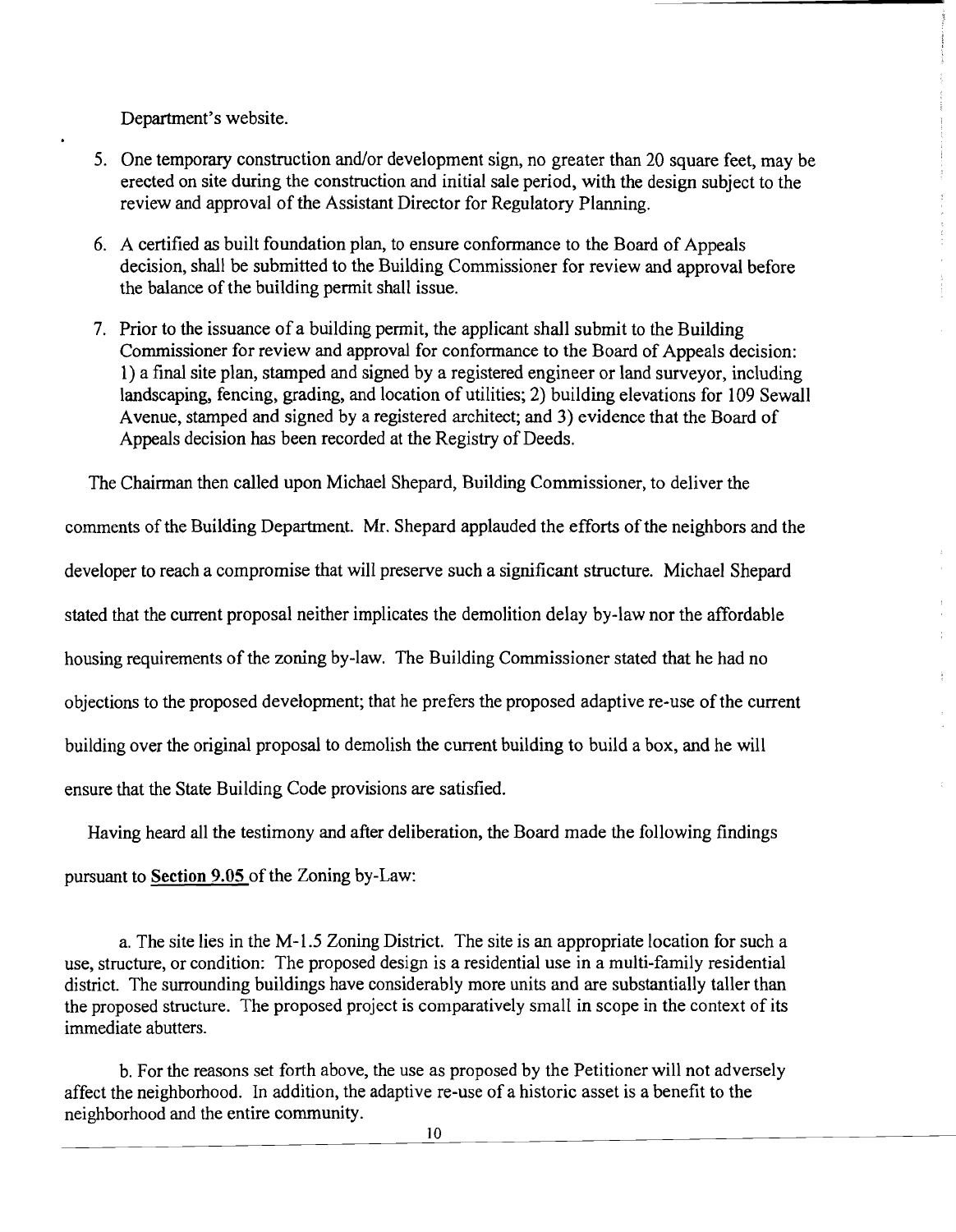c. There will be no nuisance or serious hazard to vehicles or pedestrians.

d. Adequate and appropriate facilities will be provided for the proper operation of the proposed use.

e. The development as proposed will not have a significant adverse effect on the supply of housing available for low and moderate income people.

Accordingly, the Board voted unanimously to grant special permits pursuant to Sections

 $\frac{d}{dt}$ 

#### 5.05, 5.09.2.d, 5.43, 5.50,5.51,5.60, 5.70,5.91,6.02.1, 6.04, 6.04.2d, 6.04.2e, 6.04.3, 6.04.4b,

6.04.5b and 6.04.12. The foregoing grants represent all the zoning relief requested to build the

proposal as submitted in the plans, and are granted subject to the following conditions:

- 1. Prior to the issuance of a building permit, final plans including preservation or replication of important architectural elements as much as possible, indicating façade design, colors, materials, windows, rooftop details, walls, and placement of utilities for HVAC and parking garage supply and exhaust systems, shall be submitted for the review and approval of the Planning Board.
- 2. Prior to the issuance of a building permit, final site and landscaping plans, indicating site design, landscaping, fencing, lighting, drainage details, garage parking layout, and limited landscaping on the rear abutting property at 1265 Beacon Street, if agreed to by the 1265 Beacon Street Condominium Association, shall be submitted for the review and approval of the Assistant Director for Regulatory Planning.
- 3. The transformer shall be located in the basement or in an underground vault, subject to the review and approval of the Assistant Director for Regulatory Planning; any other location shall be subject to review and approval ofthe Planning Board.
- 4. Prior to the issuance of a building permit, a construction management plan, including parking locations for construction vehicles, location of portable toilets, and a rodent control plan, shall be submitted for review and approval by the Transportation Director, with a copy of the approved plan submitted to the Planning Department and posted on the Planning Department's website.
- 5. One temporary construction and/or development sign, no greater than 20 square feet, may be erected on site during the construction and initial sale period, with the design subject to the review and approval of the Assistant Director for Regulatory Planning.
- 6. A certified as built foundation plan, to ensure conformance to the Board of Appeals decision, shall be submitted to the Building Commissioner for review and approval before the balance of the building permit shall issue.